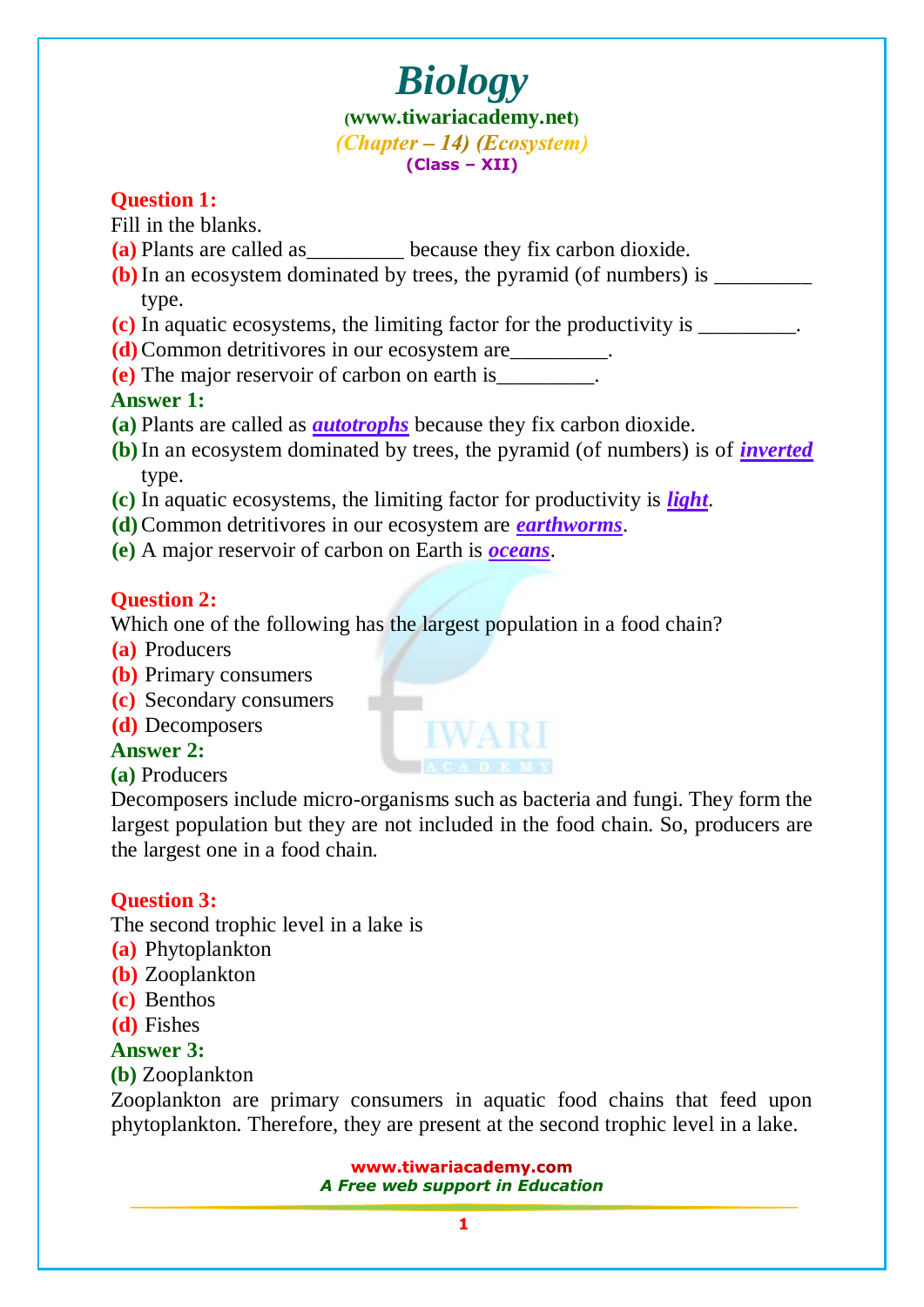### **Question 4:**

Secondary producers are

- **(a)** Herbivores
- **(b)** Producers
- **(c)** Carnivores
- **(d)** None of the above

### **Answer 4:**

**(d)** None of the above

Plants are the only producers. Thus, they are called primary producers. There are no other producers in a food chain.

### **Question 5:**

What is the percentage of photosynthetically active radiation (PAR), in the incident solar radiation.

- **(a)** 100%
- **(b)** 50 %
- **(c)** 1-5%
- **(d)** 2-10%

### **Answer 5:**

**(b)** 50%

Out of total incident solar radiation, about fifty percent of it forms photosynthetically active radiation or PAR.

### **Question 6:**

Distinguish between

- **(a)** Grazing food chain and detritus food chain
- **(b)** Production and decomposition
- **(c)** Upright and inverted pyramid
- **(d)** Food chain and Food web
- **(e)** Litter and detritus
- **(f)** Primary and secondary productivity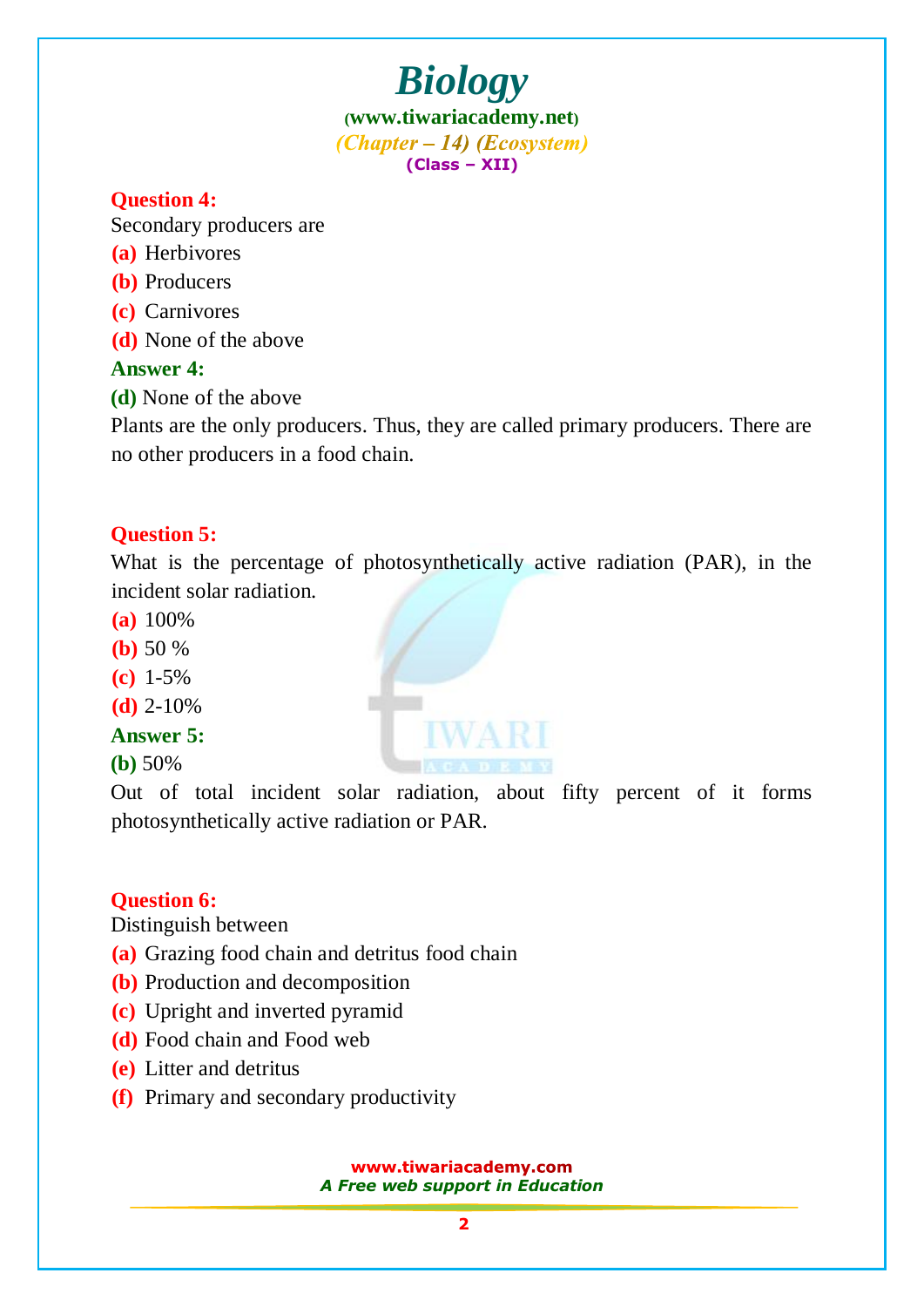### **Answer 6:**

**(a)** Grazing food chain and detritus food chain

|    | <b>Grazing food chain</b>                                                                                                                                                          |    | <b>Detritus food chain</b>                                                                                                                                                                                  |
|----|------------------------------------------------------------------------------------------------------------------------------------------------------------------------------------|----|-------------------------------------------------------------------------------------------------------------------------------------------------------------------------------------------------------------|
| 1. | In this food chain, energy is<br>derived from the Sun.                                                                                                                             | 1. | In this food chain, energy comes<br>from organic matter (or detritus)<br>generated in trophic levels of the<br>grazing food chain.                                                                          |
| 2. | It begins with producers,<br>present at the first trophic level.<br>The plant biomass is then eaten<br>by herbivores, which in turn are<br>consumed by a variety of<br>carnivores. | 2. | It begins with detritus such as dead<br>bodies of animals or fallen leaves,<br>which are then eaten<br>by<br>decomposers or detritivores. These<br>detritivores are in turn consumed by<br>their predators. |
| 3. | This food chain is usually<br>large.                                                                                                                                               | 3. | It is usually smaller as compared to<br>the grazing food chain.                                                                                                                                             |

### **(b)** Production and decomposition

| <b>Production</b> |                                                                                         |    | <b>Decomposition</b>                                                                                                                                                                                                                          |  |  |
|-------------------|-----------------------------------------------------------------------------------------|----|-----------------------------------------------------------------------------------------------------------------------------------------------------------------------------------------------------------------------------------------------|--|--|
| 1.                | It is the<br>of<br>rate<br>producing<br>organic<br>(food)<br>by<br>matter<br>producers. |    | 2. It is the process of breaking down of complex<br>organic matter or biomass from the body of<br>dead plants and animals with the help of<br>decomposers into organic raw material such<br>as $CO2$ , H <sub>2</sub> O, and other nutrients. |  |  |
| 2.                | depends on the<br>It<br>photosynthetic capacity<br>the producers.<br>of                 |    | 2. It occurs with the help of decomposers.                                                                                                                                                                                                    |  |  |
| 3                 | Sunlight is required by<br>plants for primary<br>production.                            | 3. | Sunlight is not required for decomposition<br>by decomposers                                                                                                                                                                                  |  |  |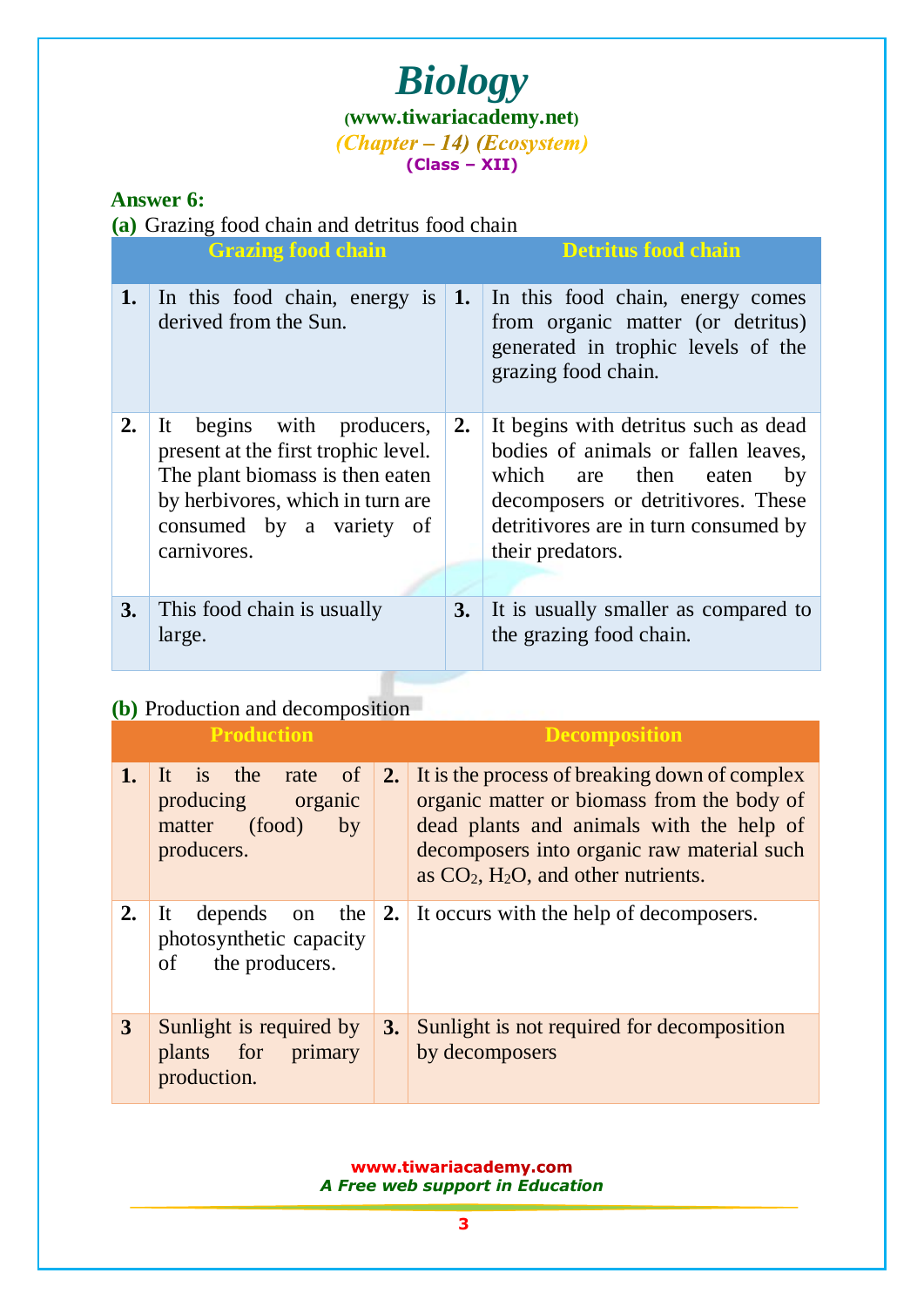

### **(c)** Upright and inverted pyramid

|    | <b>Upright pyramid</b>                                                                                                                                                                               | <b>Inverted pyramid</b>                                                                                                                                                                        |
|----|------------------------------------------------------------------------------------------------------------------------------------------------------------------------------------------------------|------------------------------------------------------------------------------------------------------------------------------------------------------------------------------------------------|
| 1. | The pyramid of energy is always<br>upright.                                                                                                                                                          | <b>1.</b> The pyramid of biomass and the<br>pyramid of numbers can be<br>inverted.                                                                                                             |
| 2. | In the upright pyramid, the number<br>and biomass of organisms in the<br>producer level of an ecosystem is<br>the highest, which keeps<br>on<br>decreasing at each trophic level in a<br>food chain. | <b>2.</b> In an inverted pyramid, the<br>number and biomass<br>- of<br>organisms in the producer level<br>of an ecosystem is the lowest,<br>which keeps on increasing at<br>each tropic level. |

## **(d)** Food chain and Food web

| <b>Food chain</b>                                                          | <b>Food web</b> |                             |  |
|----------------------------------------------------------------------------|-----------------|-----------------------------|--|
| 1. It is a single linear sequence of                                       |                 | 1. It contains a number of  |  |
| organisms.                                                                 |                 | interconnected food chains. |  |
| 2. Members present at higher trophic $\vert$ 2. One organism has alternate |                 |                             |  |
| levels feed on single types of                                             |                 | food sources.               |  |
| organisms.                                                                 |                 |                             |  |

### **(e)** Litter and detritus

| <b>Alitter</b>                                                                                       | <b>Detritus</b>                                    |
|------------------------------------------------------------------------------------------------------|----------------------------------------------------|
| 1. Litter contains all kinds of wastes 1. Detritus is composed of the<br>generated above the ground. | remains of dead plants and<br>animals.             |
| 2. Litter contains both biodegradable $\vert$ 2.<br>and non-biodegradable matter.                    | Detritus contains<br>only<br>biodegradable matter. |

**IWARI** 

### **(f)** Primary and secondary productivity

| <b>Primary productivity</b>                                                                                                                      | <b>Secondary productivity</b>                                       |  |  |
|--------------------------------------------------------------------------------------------------------------------------------------------------|---------------------------------------------------------------------|--|--|
| 1. It is defined as the amount of $\vert$ 1. It is defined as the rate of<br>organic matter produced by<br>producers per unit area over a period | production of organic matter by<br>consumers over a period of time. |  |  |
| of time.                                                                                                                                         |                                                                     |  |  |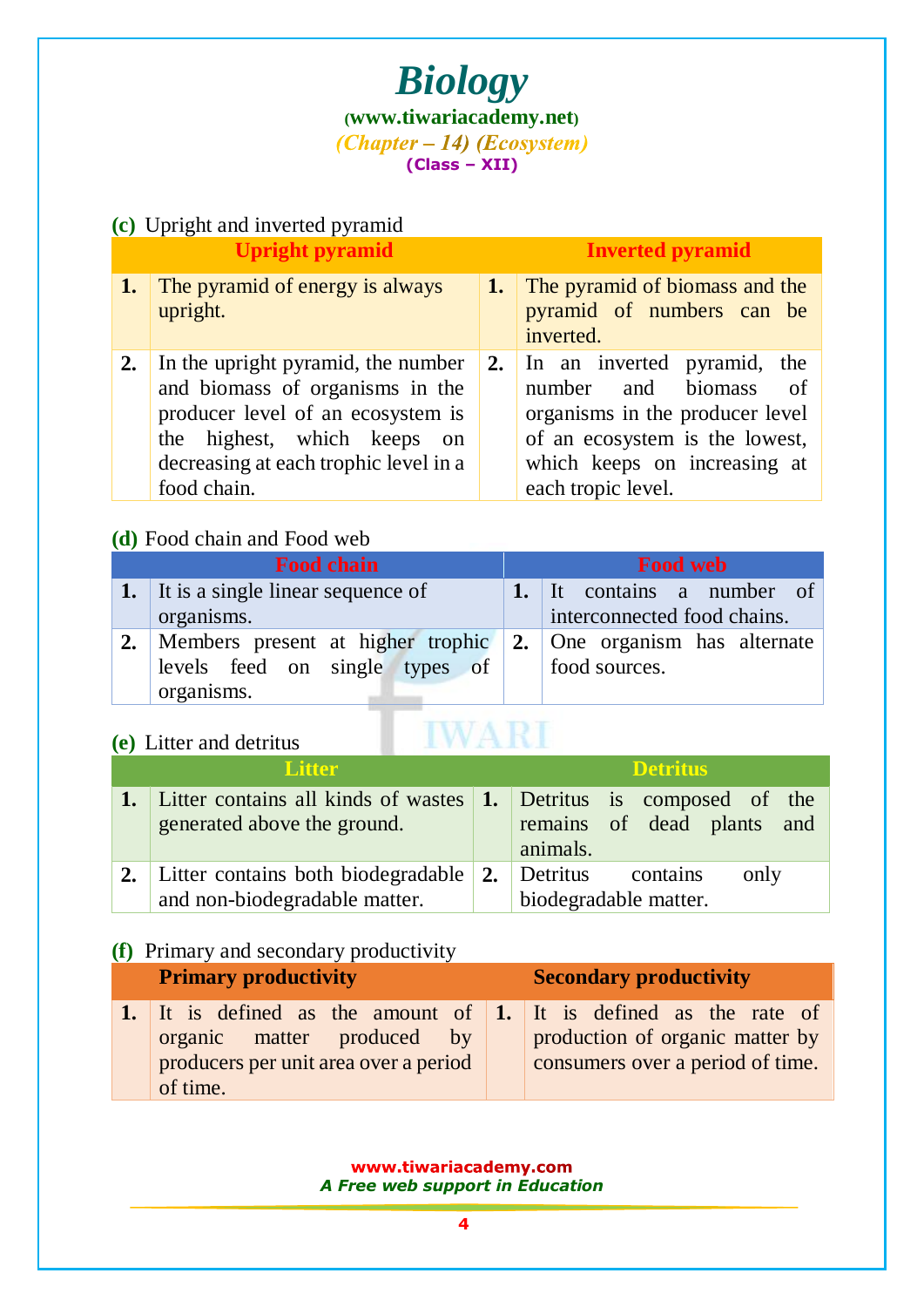### **Question 7:**

Describe the components of an ecosystem.

### **Answer 7:**

An ecosystem is defined as an interacting unit that includes both the biological community as well as the non-living components of an area. The living and the non-living components of an ecosystem interact amongst themselves and function as a unit, which gets evident during the processes of nutrient cycling, energy flow, decomposition, and productivity. There are many ecosystems such as ponds, forests, grasslands, etc.

The two components of an ecosystem are:

 $\triangleright$  Biotic component: It is the living component of an ecosystem that includes biotic factors such as producers, consumers, decomposers, etc. Producers include plants and algae. They contain chlorophyll pigment, which helps them carry out the process of photosynthesis in the presence of light. Thus, they are also called converters or transducers. Consumers or heterotrophs are organisms that are directly (primary consumers) or indirectly (secondary and tertiary consumers) dependent on producers for their food.

Decomposers include micro-organisms such as bacteria and fungi. They form the largest population in a food chain and obtain nutrients by breaking down the remains of dead plants and animals.

 $\triangleright$  Abiotic component: They are the non-living component of an ecosystem such as light, temperature, water, soil, air, inorganic nutrients, etc.

### **Question 8:**

Define ecological pyramids and describe with examples, pyramids of number and biomass.

### **Answer 8:**

An ecological pyramid is a graphical representation of various ecological parameters such as the number of individuals present at each trophic level, the amount of energy, or the biomass present at each trophic level. Ecological pyramids represent producers at the base, while the apex represents the top level consumers present in the ecosystem. There are three types of pyramids:

- $\triangleright$  Pyramid of numbers
- $\triangleright$  Pyramid of energy
- $\triangleright$  Pyramid of biomass

*Pyramid of numbers:* It is a graphical representation of the number of individuals present at each trophic level in a food chain of an ecosystem. The pyramid of numbers can be upright or inverted depending on the number of producers. For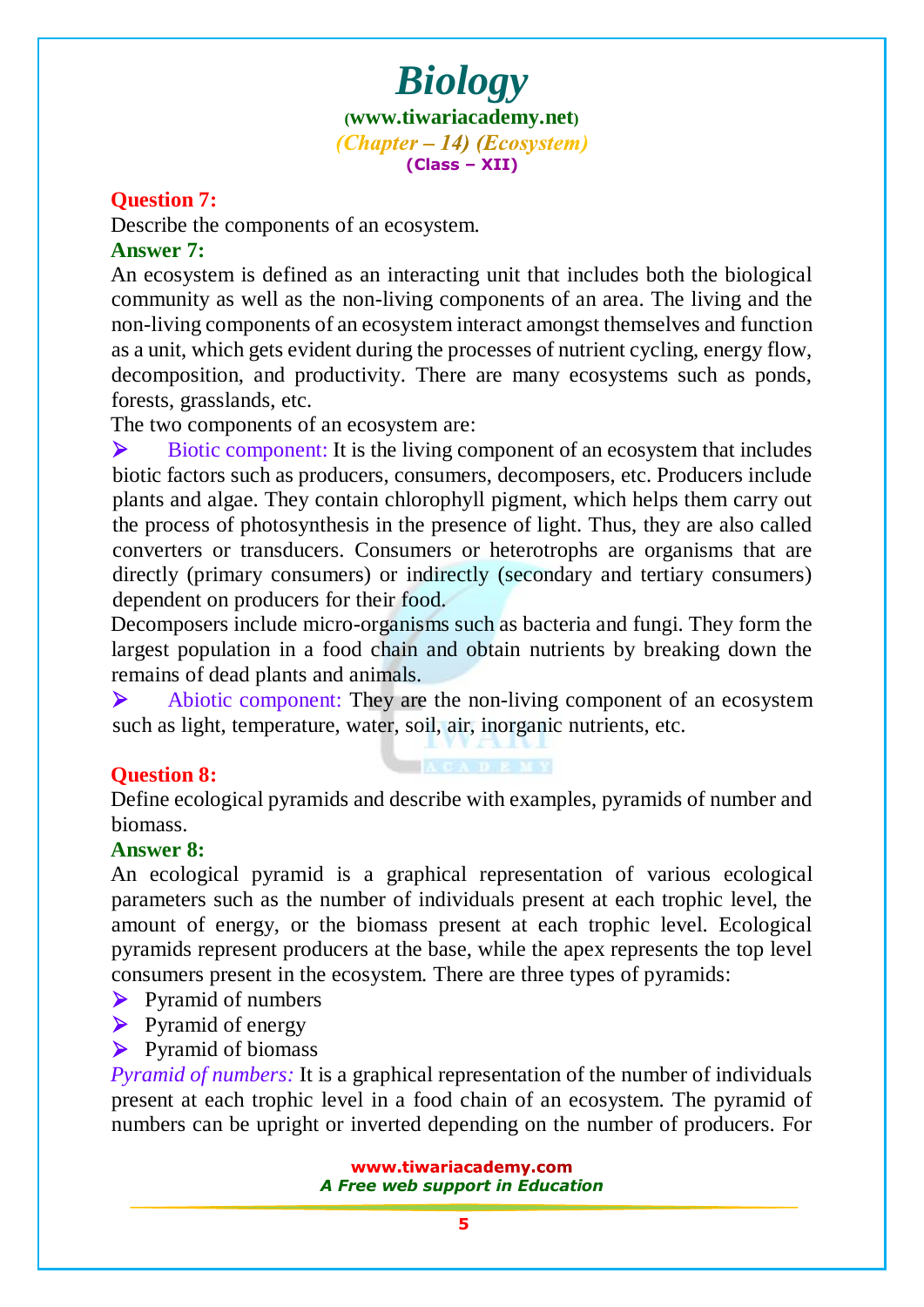example, in a grassland ecosystem, the pyramid of numbers is upright. In this type of a food chain, the number of producers (plants) is followed by the number of herbivores (mice), which in turn is followed by the number of secondary consumers (snakes) and tertiary carnivores (eagles). Hence, the number of individuals at the producer level will be the maximum, while the number of individuals present at top carnivores will be least.



On the other hand, in a parasitic food chain, the pyramid of numbers is inverted. In this type of a food chain, a single tree (producer) provides food to several fruit eating birds, which in turn support several insect species.

*Pyramid of biomass:* A pyramid of biomass is a graphical representation of the total amount of living matter present at each trophic level of an ecosystem. It can be upright or inverted. It is upright in grasslands and forest ecosystems as the amount of biomass present at the producer level is higher than at the top carnivore level. The pyramid of biomass is inverted in a pond ecosystem as the biomass of fishes far exceeds the biomass of zooplankton (upon which they feed).

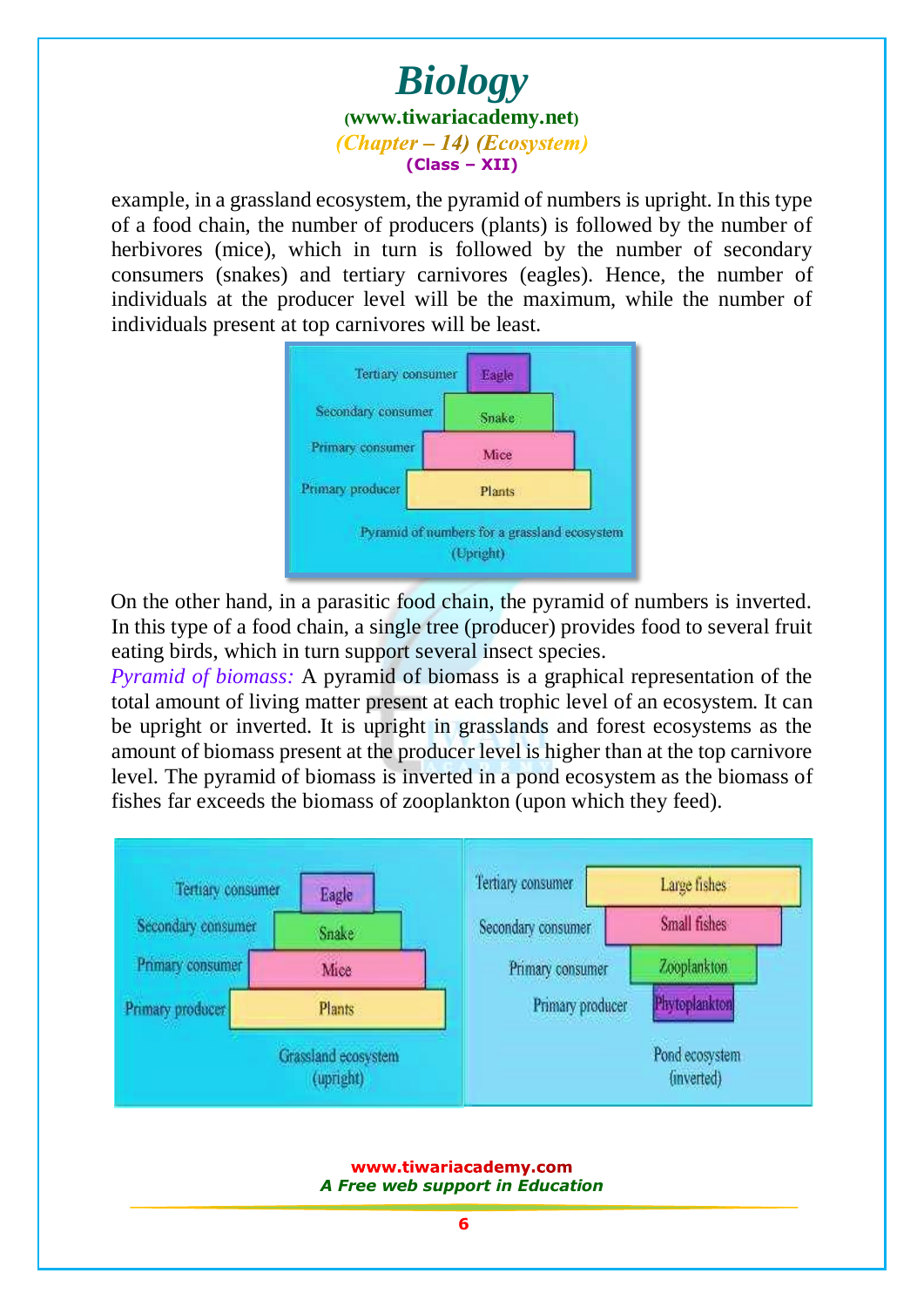### **Question 9:**

What is primary productivity? Give brief description of factors that affect primary productivity.

### **Answer 9:**

It is defined as the amount of organic matter or biomass produced by producers per unit area over a period of time.

Primary productivity of an ecosystem depends on the variety of environmental factors such as light, temperature, water, precipitation, etc. It also depends on the availability of nutrients and the availability of plants to carry out photosynthesis.

#### **Question 10:**

Define decomposition and describe the processes and products of decomposition. **Answer 10:**

Decomposition is the process that involves the breakdown of complex organic matter or biomass from the body of dead plants and animals with the help of decomposers into inorganic raw materials such as carbon dioxide, water, and other nutrients. The various processes involved in decomposition are as follows:

 *Fragmentation:* It is the first step in the process of decomposition. It involves the breakdown of detritus into smaller pieces by the action of detritivores such as earthworms.

**Example 2** Leaching: It is a process where the water soluble nutrients go down into the soil layers and get locked as unavailable salts.

 *Catabolism:* It is a process in which bacteria and fungi degrade detritus through various enzymes into smaller pieces.

 *Humification:* The next step is humification which leads to the formation of a darkcoloured colloidal substance called humus, which acts as reservoir of nutrients for plants.

 *Mineralization:* The humus is further degraded by the action of microbes, which finally leads to the release of inorganic nutrients into the soil. This process of releasing inorganic nutrients from the humus is known as mineralization.

Decomposition produces a dark coloured, nutrient-rich substance called humus. Humus finally degrades and releases inorganic raw materials such as  $CO<sub>2</sub>$ , water, and other nutrient in the soil.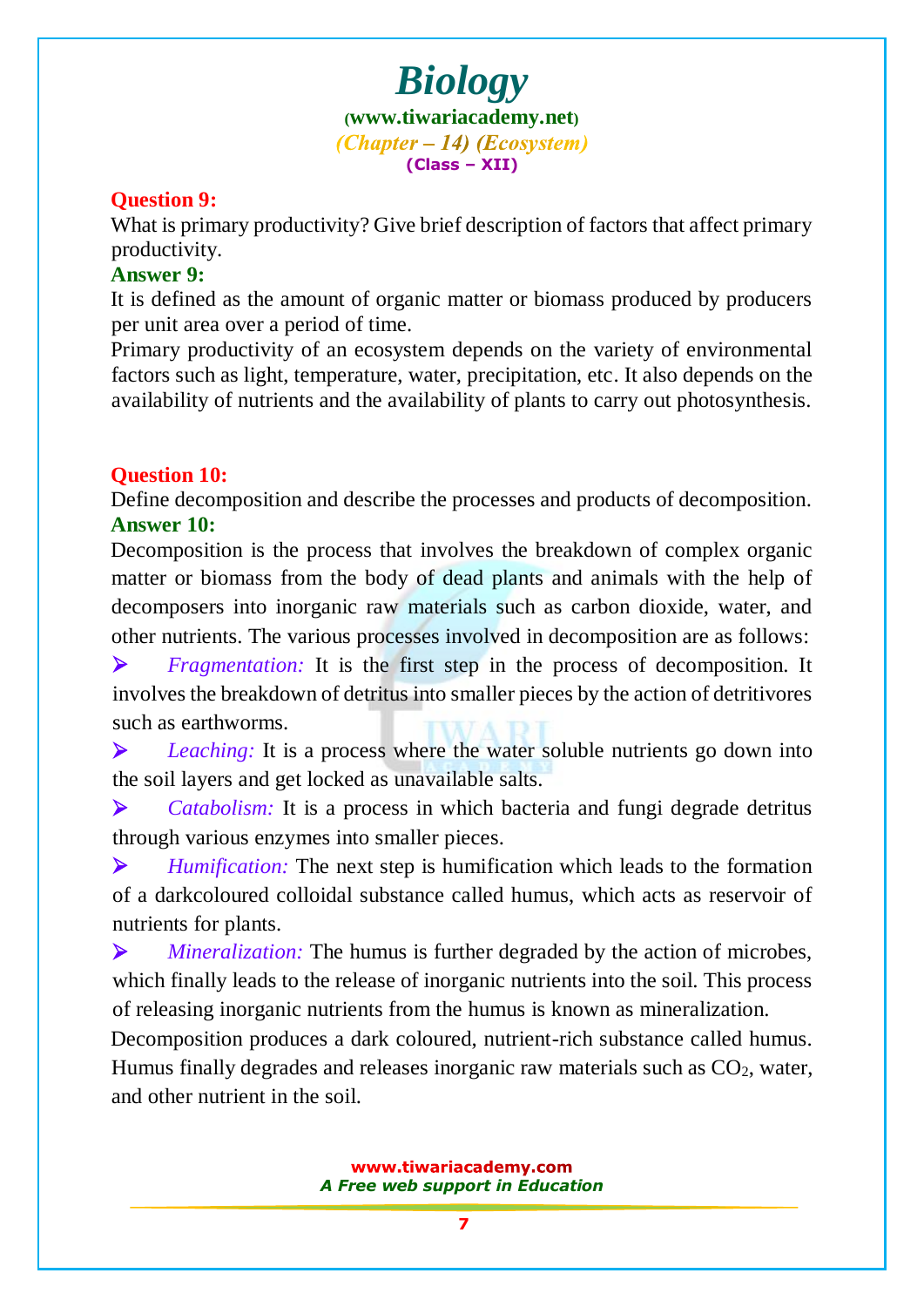### **Question 11:**

Give an account of energy flow in an ecosystem. **Answer 11:**

Energy enters an ecosystem from the Sun. Solar radiations pass through the atmosphere and are absorbed by the Earth's surface. These radiations help plants in carrying out the process of photosynthesis. Also, they help maintain the Earth's temperature for the survival of living organisms. Some solar radiations are reflected by the Earth's surface. Only 2-10 percent of solar energy is captured by green plants (producers) during photosynthesis to be converted into food. The rate at which the biomass is produced by plants during photosynthesis is termed as 'gross primary productivity'. When these green plants are consumed by herbivores, only 10% of the stored energy from producers is transferred to herbivores. The remaining 90 % of this energy is used by plants for various processes such as respiration, growth, and reproduction. Similarly, only 10% of the energy of herbivores is transferred to carnivores. This is known as ten percent law of energy flow.



### **Question 12:**

Write important features of a sedimentary cycle in an ecosystem.

### **Answer 12:**

Sedimentary cycles have their reservoirs in the Earth's crust or rocks. Nutrient elements are found in the sediments of the Earth. Elements such as sulphur, phosphorus, potassium, and calcium have sedimentary cycles.

Sedimentary cycles are very slow. They take a long time to complete their circulation and are considered as less perfect cycles. This is because during recycling, nutrient elements may get locked in the reservoir pool, thereby taking a very long time to come out and continue circulation. Thus, it usually goes out of circulation for a long time.